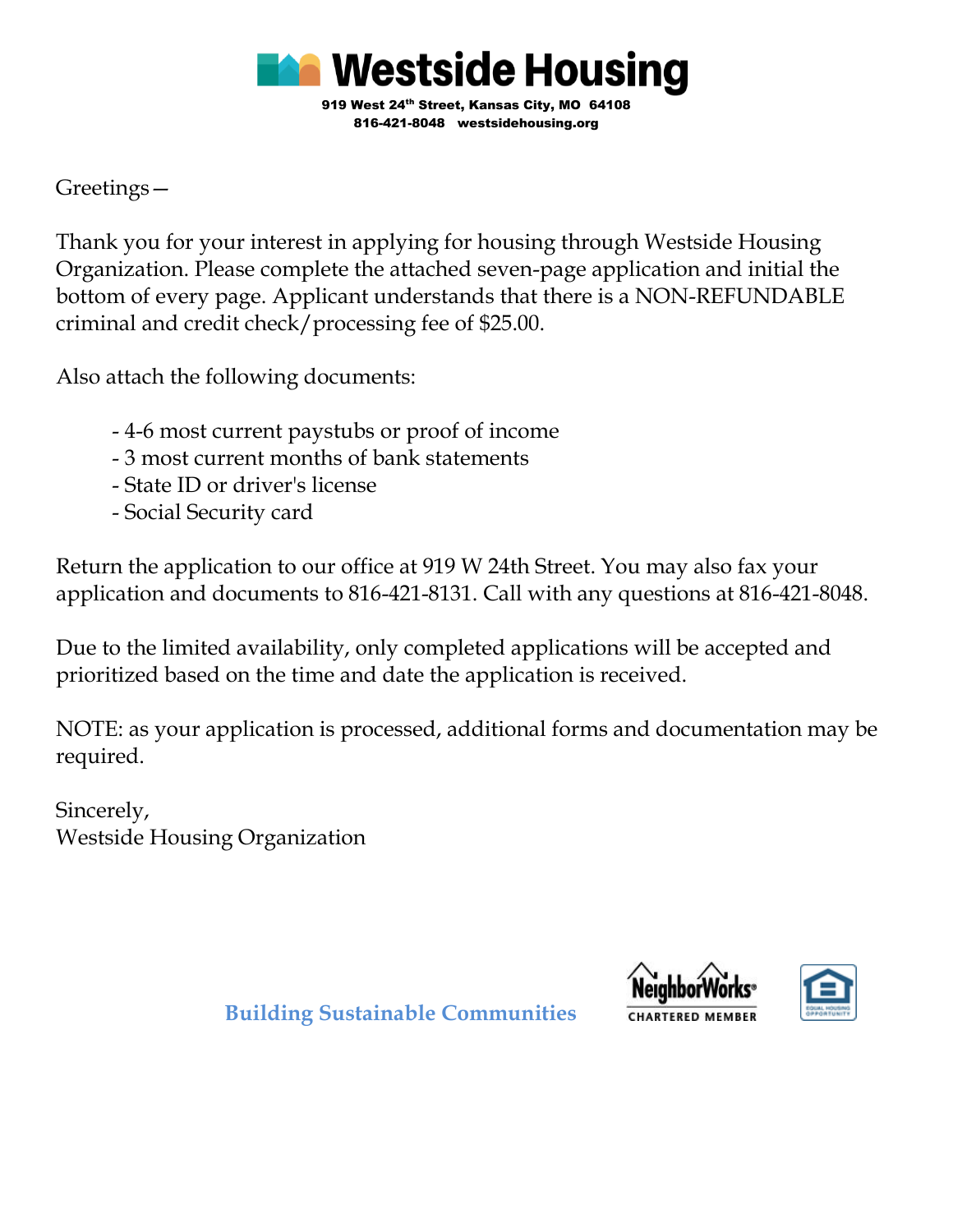## **APPLICATION FOR HOUSING**

| Property Name:                                                                                                                                                                                                                                                                                                                                                                                                                       |                                                                                                                                                                                                                                            |                                                                                                                                                                                                                                     |             |        |               | <b>Property Number:</b> |                     |
|--------------------------------------------------------------------------------------------------------------------------------------------------------------------------------------------------------------------------------------------------------------------------------------------------------------------------------------------------------------------------------------------------------------------------------------|--------------------------------------------------------------------------------------------------------------------------------------------------------------------------------------------------------------------------------------------|-------------------------------------------------------------------------------------------------------------------------------------------------------------------------------------------------------------------------------------|-------------|--------|---------------|-------------------------|---------------------|
| is only available to qualified or certified participants in the<br>program. To determine your<br>Occupancy at<br><b>Management will keep information</b><br>eligibility, you must provide the following information on this application.<br>confidential except as necessary to prove program qualification. Each member of the household who is not related<br>by blood, marriage or adoption must complete a separate application. |                                                                                                                                                                                                                                            |                                                                                                                                                                                                                                     |             |        |               |                         |                     |
|                                                                                                                                                                                                                                                                                                                                                                                                                                      |                                                                                                                                                                                                                                            | <b>OFFICE USE ONLY</b>                                                                                                                                                                                                              |             |        |               |                         |                     |
| How did they hear about us? $\Box$ Drive-by $\Box$ Newspaper $\Box$ Yellow Pages $\Box$ Resident $\Box$ Housing Authority $\Box$ Other _______<br>Security Deposit: \$                                                                                                                                                                                                                                                               |                                                                                                                                                                                                                                            |                                                                                                                                                                                                                                     |             |        |               |                         |                     |
|                                                                                                                                                                                                                                                                                                                                                                                                                                      |                                                                                                                                                                                                                                            | <b>OCCUPANCY INFORMATION: (List ALL Occupants Residing in the Household)</b>                                                                                                                                                        |             |        |               |                         |                     |
| <b>Current Phone Numbers:</b>                                                                                                                                                                                                                                                                                                                                                                                                        |                                                                                                                                                                                                                                            | Day: Day: Day: Preming: Preming:                                                                                                                                                                                                    |             |        |               |                         | Alternate: ________ |
|                                                                                                                                                                                                                                                                                                                                                                                                                                      |                                                                                                                                                                                                                                            | *Relationship (List One): Spouse, Adult Co-Head, Other Family, Child, Foster Child, Foster Adult, Live-In Care Attendant<br>**Marital Status (List One): Divorced, Married, Separated, Single, Unmarried, Unmarried Couple, Widowed |             |        |               |                         |                     |
| <b>LAST NAME</b>                                                                                                                                                                                                                                                                                                                                                                                                                     | <b>FIRST NAME &amp; MIDDLE</b>                                                                                                                                                                                                             | <b>*RELATIONSHIP</b>                                                                                                                                                                                                                | <b>DATE</b> | SEX?   | **MARITAL     | <b>STUDENT?</b>         | <b>SOCIAL</b>       |
|                                                                                                                                                                                                                                                                                                                                                                                                                                      | <b>INITIAL</b>                                                                                                                                                                                                                             |                                                                                                                                                                                                                                     | OF BIRTH    | M or F | <b>STATUS</b> | FT, PT, or NO           | <b>SECURITY#</b>    |
| 1<br>$\overline{\mathbf{2}}$                                                                                                                                                                                                                                                                                                                                                                                                         |                                                                                                                                                                                                                                            | <b>HEAD</b>                                                                                                                                                                                                                         |             |        |               |                         |                     |
| 3                                                                                                                                                                                                                                                                                                                                                                                                                                    |                                                                                                                                                                                                                                            |                                                                                                                                                                                                                                     |             |        |               |                         |                     |
| 4                                                                                                                                                                                                                                                                                                                                                                                                                                    |                                                                                                                                                                                                                                            |                                                                                                                                                                                                                                     |             |        |               |                         |                     |
| 5                                                                                                                                                                                                                                                                                                                                                                                                                                    |                                                                                                                                                                                                                                            |                                                                                                                                                                                                                                     |             |        |               |                         |                     |
| $\boldsymbol{6}$                                                                                                                                                                                                                                                                                                                                                                                                                     |                                                                                                                                                                                                                                            |                                                                                                                                                                                                                                     |             |        |               |                         |                     |
| $\overline{7}$                                                                                                                                                                                                                                                                                                                                                                                                                       |                                                                                                                                                                                                                                            |                                                                                                                                                                                                                                     |             |        |               |                         |                     |
| 8                                                                                                                                                                                                                                                                                                                                                                                                                                    |                                                                                                                                                                                                                                            |                                                                                                                                                                                                                                     |             |        |               |                         |                     |
| $\Box$ Yes $\Box$ No                                                                                                                                                                                                                                                                                                                                                                                                                 | If no, please explain:                                                                                                                                                                                                                     | Do the above listed occupants reside in the household 50% or more of the time?<br><u> 1989 - Johann Stoff, deutscher Stoffen und der Stoffen und der Stoffen und der Stoffen und der Stoffen und der</u>                            |             |        |               |                         |                     |
| $Yes \tN$                                                                                                                                                                                                                                                                                                                                                                                                                            | Do you anticipate any household member(s) being added in the next twelve (12) months?                                                                                                                                                      |                                                                                                                                                                                                                                     |             |        |               |                         |                     |
| Yes $\vert$<br>$\blacksquare$ No                                                                                                                                                                                                                                                                                                                                                                                                     | Are any household members currently pregnant? If yes, when is the baby due? __________________________________<br>Answering the above question is optional and will be used to determine appropriate apartment size and income limit only. |                                                                                                                                                                                                                                     |             |        |               |                         |                     |
| $\blacksquare$ No<br>Yes $ $                                                                                                                                                                                                                                                                                                                                                                                                         | Are any household members, who would normally live with you, temporarily or permanently absent?                                                                                                                                            |                                                                                                                                                                                                                                     |             |        |               |                         |                     |
| Yes<br>No                                                                                                                                                                                                                                                                                                                                                                                                                            | Is there anyone currently living with you that is not listed on this application?                                                                                                                                                          |                                                                                                                                                                                                                                     |             |        |               |                         |                     |



**``**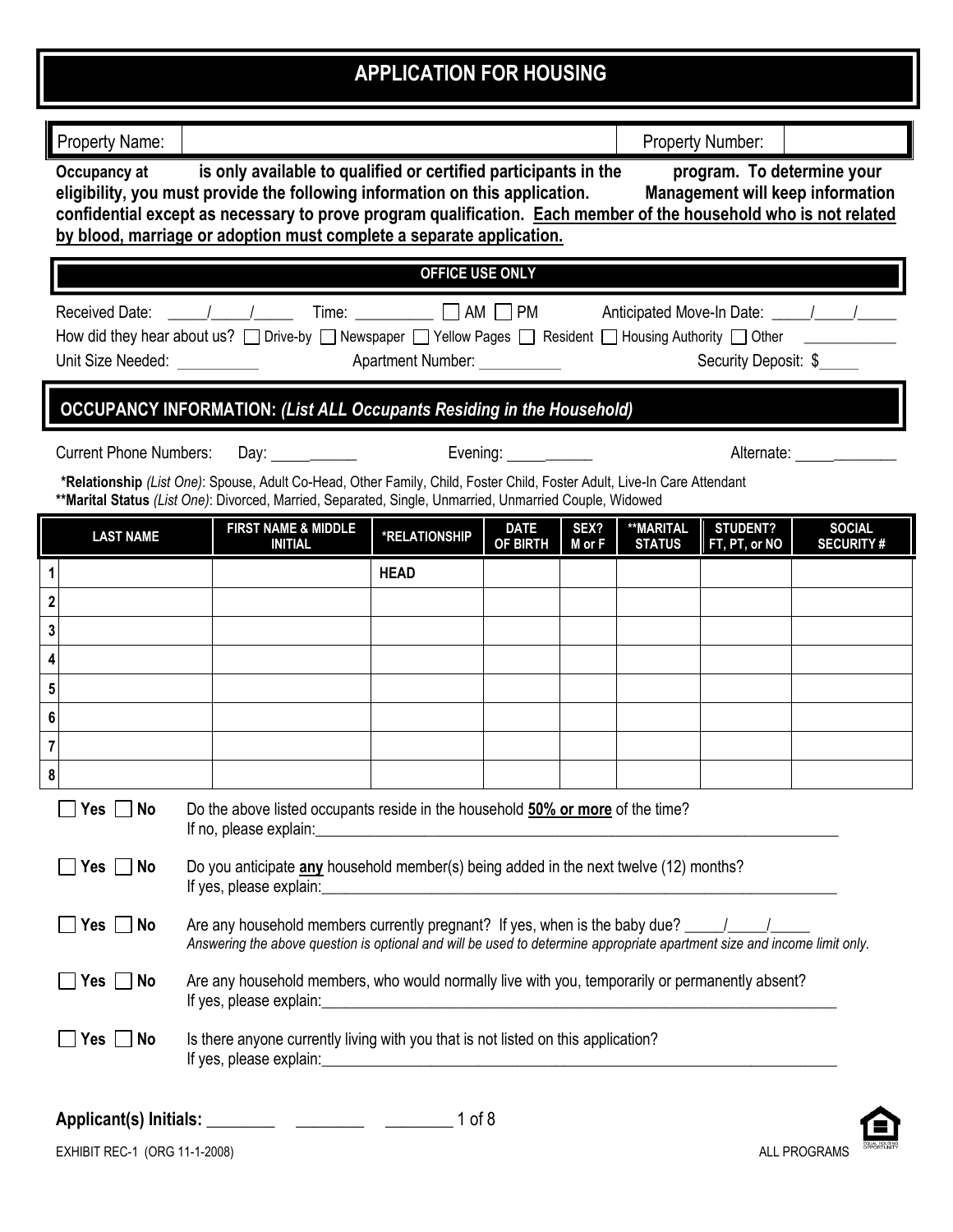## **HOUSING REFERENCES:** *(For Past 3 Years, Write More on Back if Necessary)*

| Landlord's Name:<br>Address:   | <u> 1989 - Johann Barn, mars eta bainar eta idazlea (</u>                                                             | Your CURRENT Address:                                                                                                                                           |
|--------------------------------|-----------------------------------------------------------------------------------------------------------------------|-----------------------------------------------------------------------------------------------------------------------------------------------------------------|
|                                |                                                                                                                       | Rent \$___________ Mortgage \$__________ D Live With Family/Friends                                                                                             |
| Phone Number:                  |                                                                                                                       | To: PRESENT                                                                                                                                                     |
| Landlord's Name:<br>Address:   | <u> 2000 - Jan Samuel Barbara, poeta esperanto-</u>                                                                   | Your Previous Address:                                                                                                                                          |
|                                |                                                                                                                       | Rent \$___________ Mortgage \$_________ D Live With Family/Friends                                                                                              |
| Phone Number:                  | $\left(\begin{array}{c} \begin{array}{c} \end{array}\\ \end{array}\right)$                                            |                                                                                                                                                                 |
| $Yes \Box No$                  |                                                                                                                       | Have you ever been evicted from an apartment, house, or trailer for any reason?                                                                                 |
| $Yes \Box No$                  |                                                                                                                       | Have you ever received a written notice for non-payment of rent? If yes, please explain and list how many times                                                 |
| Yes No                         |                                                                                                                       | Do you receive Housing Assistance? If yes, how much do you anticipate per month: \$                                                                             |
| $Yes \Box No$                  | Do you have the right to legally enter into a lease?                                                                  |                                                                                                                                                                 |
|                                |                                                                                                                       |                                                                                                                                                                 |
|                                |                                                                                                                       | EMPLOYMENT INCOME: (Exclude Employment of Persons 17 Years or Younger Unless They Are a Spouse or Co-Head)                                                      |
|                                |                                                                                                                       |                                                                                                                                                                 |
| Not Employed:<br>Not Employed: | Retired Not Looking Looking<br>Retired Not Looking Looking                                                            | Applicant's Name:<br><u> 1989 - Johann Harry Harry Harry Harry Harry Harry Harry Harry Harry Harry Harry Harry Harry Harry Harry Harry</u><br>Applicant's Name: |
|                                |                                                                                                                       |                                                                                                                                                                 |
| Applicant's Name:              |                                                                                                                       | Income (Including Overtime, Tips, etc.)<br>\$                                                                                                                   |
| <b>Current Employer:</b>       |                                                                                                                       | Your Job Title:                                                                                                                                                 |
| Address:                       |                                                                                                                       | Supervisor:                                                                                                                                                     |
|                                |                                                                                                                       | Phone Number:                                                                                                                                                   |
| Employed From:                 | To: PRESENT                                                                                                           | Fax Number:                                                                                                                                                     |
| <b>Previous</b> $\Box$         | <b>Other</b>                                                                                                          |                                                                                                                                                                 |
| Applicant's Name:              |                                                                                                                       | Income (Including Overtime, Tips, etc.)<br>\$                                                                                                                   |
| Employer:                      |                                                                                                                       | Your Job Title:                                                                                                                                                 |
| Address:                       | <u> 1989 - Johann Barbara, martin amerikan basal dan berasal dalam basal dalam basal dalam basal dalam basal dala</u> | Supervisor:                                                                                                                                                     |
|                                |                                                                                                                       | Phone Number:                                                                                                                                                   |
| Employed From:                 | $\text{To:}$ $\_\_\_\_\_\_\_\$                                                                                        | Fax Number:<br>$\begin{array}{ccc} \end{array}$                                                                                                                 |
|                                |                                                                                                                       | $2$ of $8$                                                                                                                                                      |
| EXHIBIT REC-1 (ORG 11-1-2008)  |                                                                                                                       | ALL PROGRAMS                                                                                                                                                    |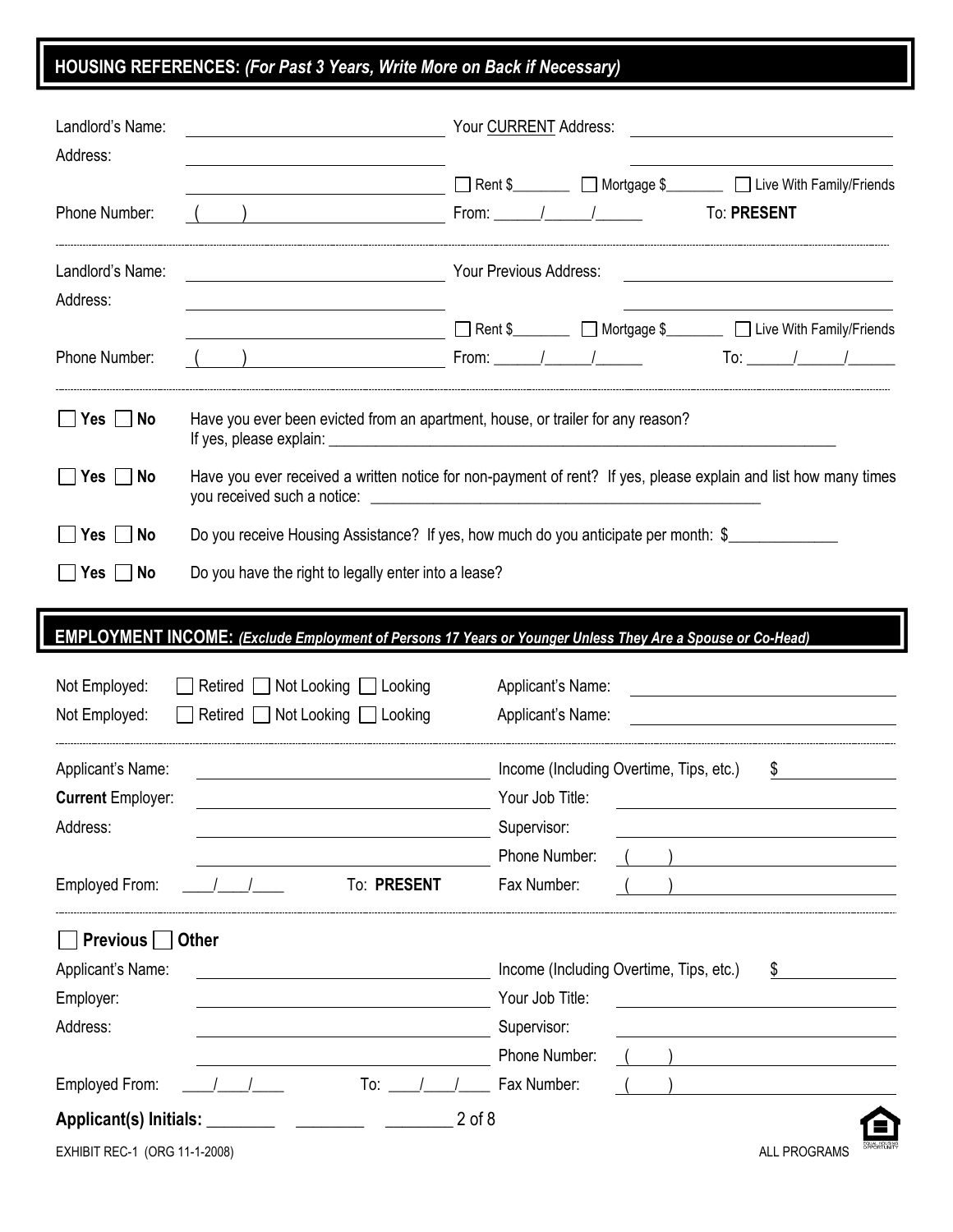#### **OTHER INCOME:** *(Check ALL Other Income That Applies to the Household)*

Does any household member expect to receive any of the following within the next twelve (12) months?

| <b>Adoption Assistance</b> | Yes No                  | Regular Gifts/Cash         | Yes No             | TANF (Temporary Aid)    |
|----------------------------|-------------------------|----------------------------|--------------------|-------------------------|
| Alimony/Child Support      | ∣Yes I<br>  No          | Rental Property Income     | ̄ Yes 「<br>  No    | Unemployment            |
| Annuities (Payments)       | <b>No</b> Pres          | <b>Retirement Benefits</b> | □ Yes i<br>  No    | Veteran's/Military Pay  |
| Financial Aid (School)     | Yes     No              | Severance                  | ∣Yes l<br>l No     | Welfare (Other than FS) |
| Pensions (Payments)        | $\sqsupset$ Yes<br>∣ No | Social Security/SSI        | $\Box$ Yes<br>l No | Other                   |

| <b>Regular Gifts</b> |
|----------------------|
| <b>Rental Prope</b>  |
| <b>Retirement B</b>  |
| Severance            |

| Gifts/Cash    |  |
|---------------|--|
| operty Income |  |
| nt Benefits   |  |
| ≏             |  |

| Yes | No |
|-----|----|
| Yes | No |
| Yes | No |
| Yes | No |
| Yes | No |

| Yes | No |
|-----|----|
| Yes | No |
| Yes | No |
| Yes | No |
| Yes | No |

For any income answered "Yes" above, please complete the following:

| <b>INCOME TYPE</b> | <b>WHO'S INCOME?</b> | <b>CONTACT</b> | <b>PHONE</b> | <b>FAX</b> | <b>AMOUNT RECEIVED</b> |
|--------------------|----------------------|----------------|--------------|------------|------------------------|
|                    |                      |                |              |            |                        |
|                    |                      |                |              |            |                        |
|                    |                      |                |              |            |                        |
|                    |                      |                |              |            |                        |
|                    |                      |                |              |            |                        |

#### **ASSET INCOME:** *(Check ALL Either Yes or No)*

Does any household member have any of the following assets?

| 401(k) Account          | $\Box$ No<br>Yes               | <b>Land Contract</b>         | $\Box$ No<br>∃Yes l                   | Stocks/Mutual Funds       | Yes <sub>1</sub><br>∩ No   |
|-------------------------|--------------------------------|------------------------------|---------------------------------------|---------------------------|----------------------------|
| Bonds                   | $\Box$ No<br>l Yes ∣           | Lump Sum Receipt             | $\sqcap$ No<br>∣Yes                   | Term Life Insurance       | □ Yes 」<br>∣No             |
| Capital Investments     | ΠYes I<br>No N                 | Pension/Retirement Account   | ̄ Yes l<br>$\Box$ No                  | <b>Treasury Bills</b>     | Yes  <br>□ No              |
| Cash on Hand            | <b>No</b><br>│ Yes I           | Personal Property/Investment | $\sqsupset$ Yes $\sqcap$<br>$\Box$ No | <b>Trust Fund Account</b> | l l Yes l<br>l No          |
| CD's/Money Market       | $\Box$ Yes $\Box$<br>$\Box$ No | Real Estate                  | $\sqcap$ No<br> Yes                   | Whole/Universal Life      | Yes<br>∣No                 |
| Checking (6-Month Avg.) | <sup>∣</sup> Yes 」<br>□ No     | Safety Deposit Box           | $\neg$ No<br>∃Yes l                   | Other                     | <sup>ı</sup> Yes ⊥<br>l No |
| IRA/Keogh Account       | No<br>'Yes                     | Savings Account              | <b>No</b> Pres ⊃ No                   |                           |                            |

| VО | Land Contract                | IITES IINO           | STOCKS/MUTUAL FUNDS       |
|----|------------------------------|----------------------|---------------------------|
| ١o | Lump Sum Receipt             | $\Box$ Yes $\Box$ No | Term Life Insurance       |
| ١o | Pension/Retirement Account   | $\Box$ Yes $\Box$ No | <b>Treasury Bills</b>     |
| ۹o | Personal Property/Investment | No Res No            | <b>Trust Fund Account</b> |
| ١o | Real Estate                  | Yes    No            | Whole/Universal Life      |

| Yes | N٥ |
|-----|----|
| Yes | Nο |
| Yes | Nο |
| Yes | Nο |
| Yes | Nο |
| Yes | Nο |
| Yes | No |
|     |    |

| Yes | No |
|-----|----|
| Yes | No |
| Yes | No |
| Yes | No |
| Yes | No |
| Yes | No |
|     |    |

For any assets answered "Yes" above, please complete the following:

| <b>ASSET TYPE</b> | <b>WHO'S ASSET?</b> | <b>WHERE IS THE ASSET HELD?</b> | <b>PHONE</b> | <b>FAX</b> | <b>VALUE</b> | <b>INCOME</b> |
|-------------------|---------------------|---------------------------------|--------------|------------|--------------|---------------|
|                   |                     |                                 |              |            |              | %             |
|                   |                     |                                 |              |            |              | %             |
|                   |                     |                                 |              |            |              | %             |
|                   |                     |                                 |              |            |              | %             |
|                   |                     |                                 |              |            |              | %             |

■ Yes ■ No Did you have any assets in the last two years that are not listed above? If yes, complete the following for each:

| <b>ASSET TYPE</b> | <b>WHO'S ASSET?</b> | <b>WHERE WAS THE</b><br><b>ASSET HELD?</b> | <b>PHONE</b> | <b>FAX</b> | <b>MARKET VALUE</b> | <b>AMOUNT</b><br><b>RECEIVED</b> |
|-------------------|---------------------|--------------------------------------------|--------------|------------|---------------------|----------------------------------|
|                   |                     |                                            |              |            |                     |                                  |
|                   |                     |                                            |              |            |                     |                                  |
|                   |                     |                                            |              |            |                     |                                  |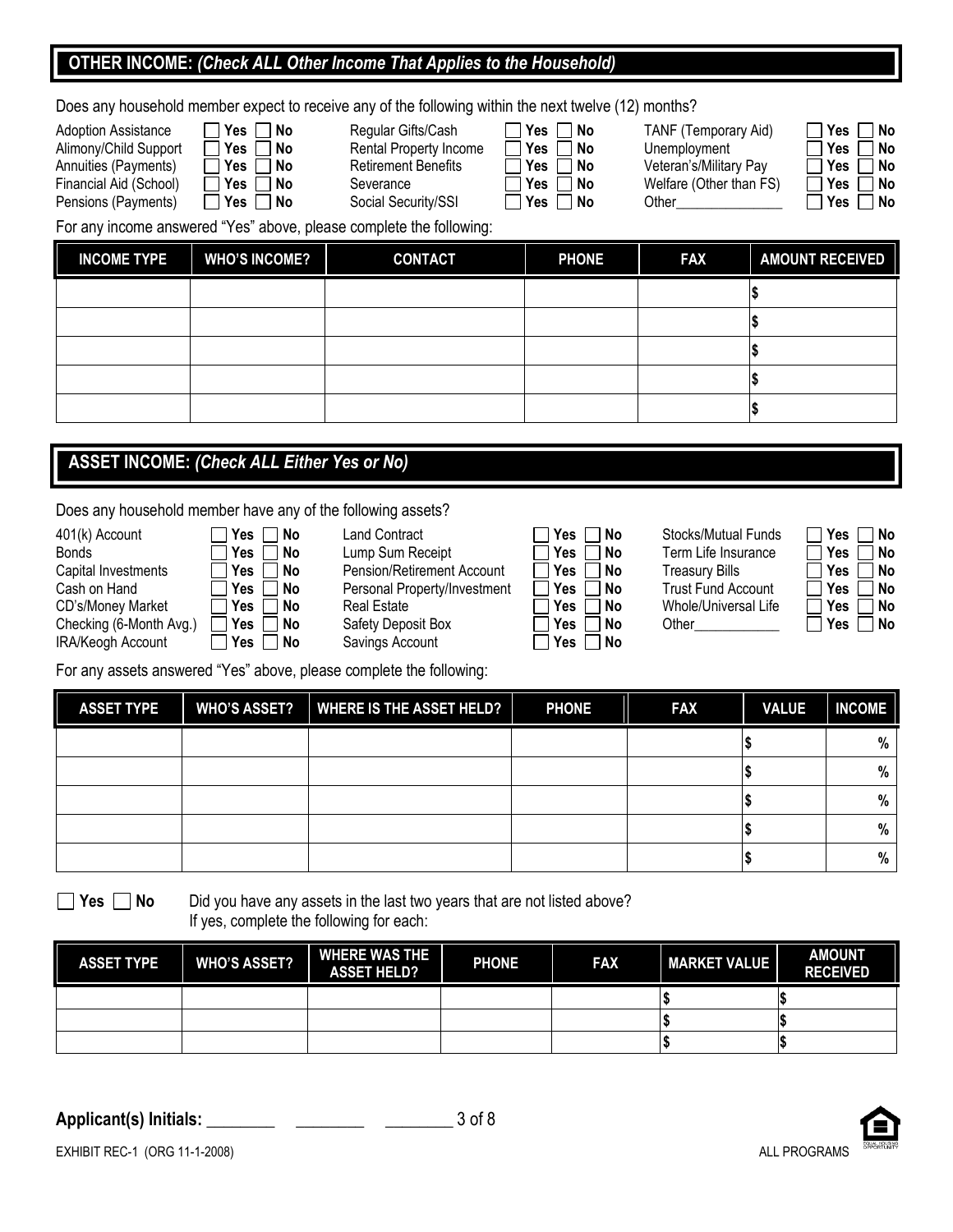# **STUDENT STATUS:** *(Full-Time as Defined by the Educational Institution Attended)*

| $Yes \mid \text{No}$              | Are ALL of the household members full-time students (including children)?<br>If yes, please answer the following:                                                                                                     |                                                        |                                                                                            |                                                                                                                                                                                                                                |
|-----------------------------------|-----------------------------------------------------------------------------------------------------------------------------------------------------------------------------------------------------------------------|--------------------------------------------------------|--------------------------------------------------------------------------------------------|--------------------------------------------------------------------------------------------------------------------------------------------------------------------------------------------------------------------------------|
|                                   | $\Box$ Yes $\Box$ No                                                                                                                                                                                                  | a parent of such children?                             |                                                                                            | Is the household comprised entirely of single parents and their children, and such parents are not<br>dependants of another individual, and such children are not dependants of another individual other than                  |
|                                   | $Yes \Box No$                                                                                                                                                                                                         |                                                        |                                                                                            | Is the household comprised entirely of married individuals who are eligible to file or file a joint tax return?                                                                                                                |
|                                   | $\Box$ Yes $\Box$ No                                                                                                                                                                                                  | Does anyone in the household receive TANF?             |                                                                                            |                                                                                                                                                                                                                                |
|                                   | Yes     No                                                                                                                                                                                                            |                                                        | or any similar governmental job-training program?                                          | Is anyone in the household enrolled in and receiving assistance under the Job Training Partnership Act                                                                                                                         |
|                                   | $Yes \Box No$                                                                                                                                                                                                         | 7/30/2008)                                             |                                                                                            | A student member of this household has previously received foster care and placement assistance by<br>the State agency plan under Title IV, part B or E of the Social Security Act. (HR3221; effective date                    |
| $Yes \Box No$                     | Is there any household member who is currently not a student that intends to become one over the next twelve<br>months? If yes, who?                                                                                  |                                                        |                                                                                            |                                                                                                                                                                                                                                |
| ∏Yes ∏No                          | Is there any household member who is currently not a full-time student that attended school during any portion of                                                                                                     |                                                        |                                                                                            |                                                                                                                                                                                                                                |
|                                   |                                                                                                                                                                                                                       | ADDITIONAL QUESTIONS: (ALL Must Be Answered Yes or No) |                                                                                            |                                                                                                                                                                                                                                |
| Yes $\Box$<br>No                  |                                                                                                                                                                                                                       |                                                        |                                                                                            |                                                                                                                                                                                                                                |
| Yes $\Box$ No                     | Have you ever been convicted of or pleaded guilty or "no contest" to a felony?<br>(Whether or not resulting in a conviction.) If yes, please explain:                                                                 |                                                        |                                                                                            |                                                                                                                                                                                                                                |
| $Yes \mid No$                     | Have you ever been convicted of or pleaded guilty or "no contest" to a misdemeanor involving sexual<br>misconduct? (Whether or not resulting in a conviction.)                                                        |                                                        |                                                                                            |                                                                                                                                                                                                                                |
| $Yes \mid No$                     | Have you ever been convicted of or pleaded guilty or "no contest" to offenses relating to manufacturing,<br>distribution, or intent-to-distribute a controlled substance? (Whether or not resulting in a conviction.) |                                                        |                                                                                            |                                                                                                                                                                                                                                |
|                                   | <b>VEHICLE INFORMATION: (List ALL Vehicles)</b>                                                                                                                                                                       |                                                        |                                                                                            |                                                                                                                                                                                                                                |
|                                   |                                                                                                                                                                                                                       |                                                        |                                                                                            |                                                                                                                                                                                                                                |
|                                   |                                                                                                                                                                                                                       | Model: ________________________                        |                                                                                            | Year: License Plate #:                                                                                                                                                                                                         |
|                                   |                                                                                                                                                                                                                       |                                                        |                                                                                            |                                                                                                                                                                                                                                |
| Make: ___________________________ |                                                                                                                                                                                                                       | Model: ______________________                          |                                                                                            | Year: License Plate #: Nearly 2014                                                                                                                                                                                             |
|                                   |                                                                                                                                                                                                                       |                                                        | <b>EMERGENCY CONTACT: (Nearest Living Relative/Friend, Not Residing in this Household)</b> |                                                                                                                                                                                                                                |
| Name:                             |                                                                                                                                                                                                                       | <u> 1989 - Johann Barn, amerikan personal (</u>        |                                                                                            | Relationship: <b>Example 2018 CONSIDERED AT A RELATION CONSIDERED</b>                                                                                                                                                          |
| Address:                          |                                                                                                                                                                                                                       |                                                        |                                                                                            |                                                                                                                                                                                                                                |
|                                   |                                                                                                                                                                                                                       |                                                        |                                                                                            | Phone Number: () 2008 Contract Communication Chemical Chemical Chemical Chemical Chemical Chemical Chemical Chemical Chemical Chemical Chemical Chemical Chemical Chemical Chemical Chemical Chemical Chemical Chemical Chemic |
|                                   |                                                                                                                                                                                                                       |                                                        |                                                                                            |                                                                                                                                                                                                                                |
| EXHIBIT REC-1 (ORG 11-1-2008)     |                                                                                                                                                                                                                       |                                                        |                                                                                            | ALL PROGRAMS                                                                                                                                                                                                                   |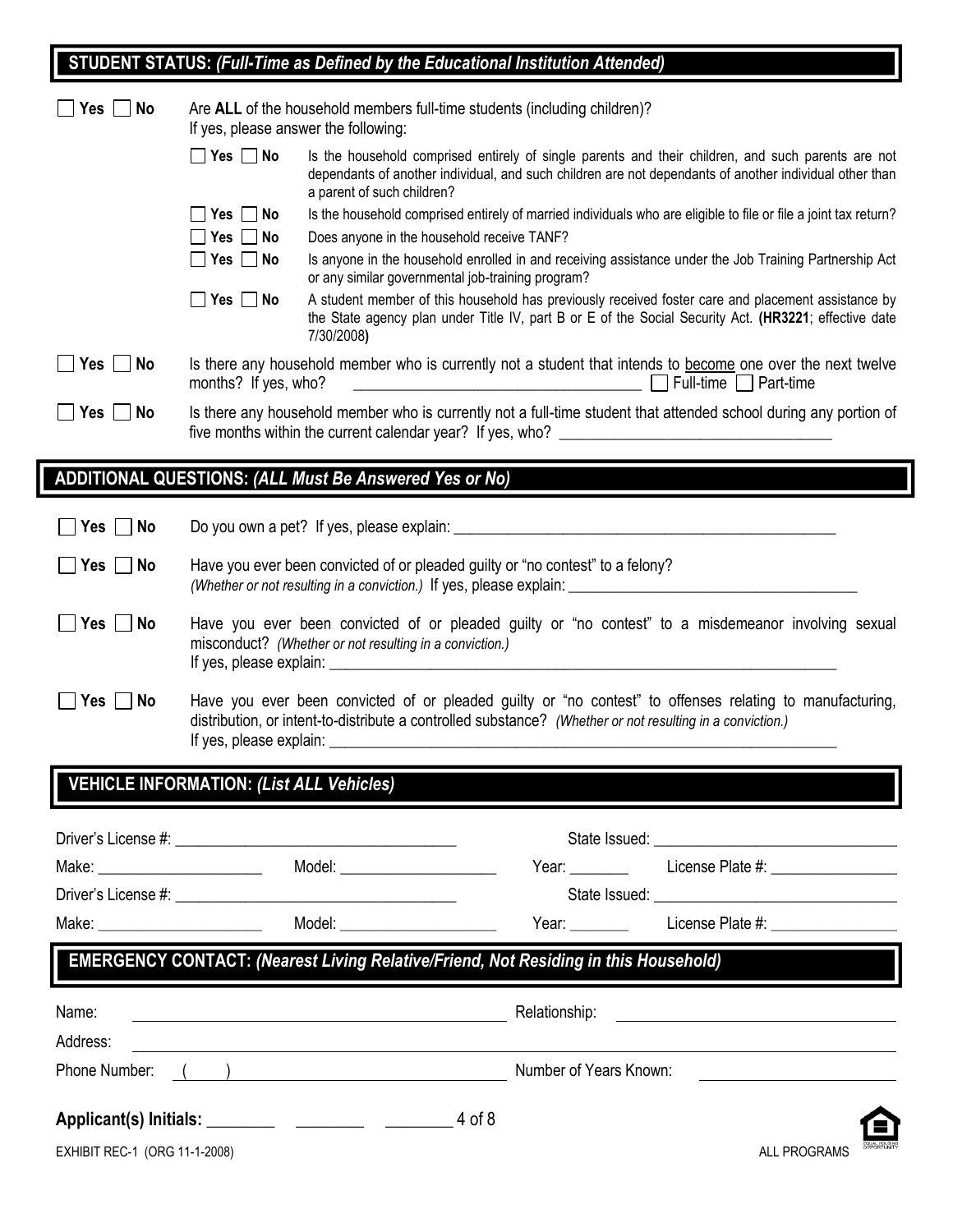### **EQUAL HOUSING OPPORTUNITY**

complies with Section 504 of the Rehabilitation Act of 1973 and makes every effort to ensure that persons with disabilities residing in our Community are afforded all of the rights and privileges provided by State and Federal Law. Applicants with disabilities covered by the Americans with Disabilities Act should notify the Resident Manager to arrange whatever reasonable accommodations are necessary.

Management does not discriminate on the basis of race, color, religion, national origin, sex, handicap, or familial status.

### **APPLICANT AGREES:** *(Read Completely and Carefully)*

I/We consent to release the information listed on this application in order to qualify for the program. I/We agree to provide verification of all income and assets as required by the Owner or its Agent. I/We further authorize disclosure of all information, which will verify my/our income and assets. I/We have read this application and understand applicants must be eligible for the program in order to live at . This application is not a rental agreement, contract, or lease. All applications are subject to the approval of the Owner or Managing Agent.

Acceptance of this application and any monies deposited herewith is not considered binding upon Mid America Management, Inc. The application fee is  $\frac{1}{2}$  per person or  $\frac{1}{2}$  per married couple and must be paid by cashier's check or money order. It is the policy of Management not to accept cash. Please make cashier's checks or money orders payable to . If your application is denied, the fee is withheld and all other monies are refundable. If you, the applicant, withdraw the application, Management will retain all fees and monies deposited herewith.

By signing this application, you declare that all of your responses are true and complete and authorize the Owner to verify this information (including a written credit report and police record). Any false statement on this application can lead to rejection of your application or immediate termination of your lease.

ANY HEAD OF HOUSEHOLD, CO-HEAD, SPOUSE, OR PERSON 18 YEARS OF AGE OR OLDER MUST SIGN BELOW.

| <b>SIGNATURE</b> | <b>DATE</b> |
|------------------|-------------|
| <b>SIGNATURE</b> | <b>DATE</b> |
| <b>SIGNATURE</b> | <b>DATE</b> |

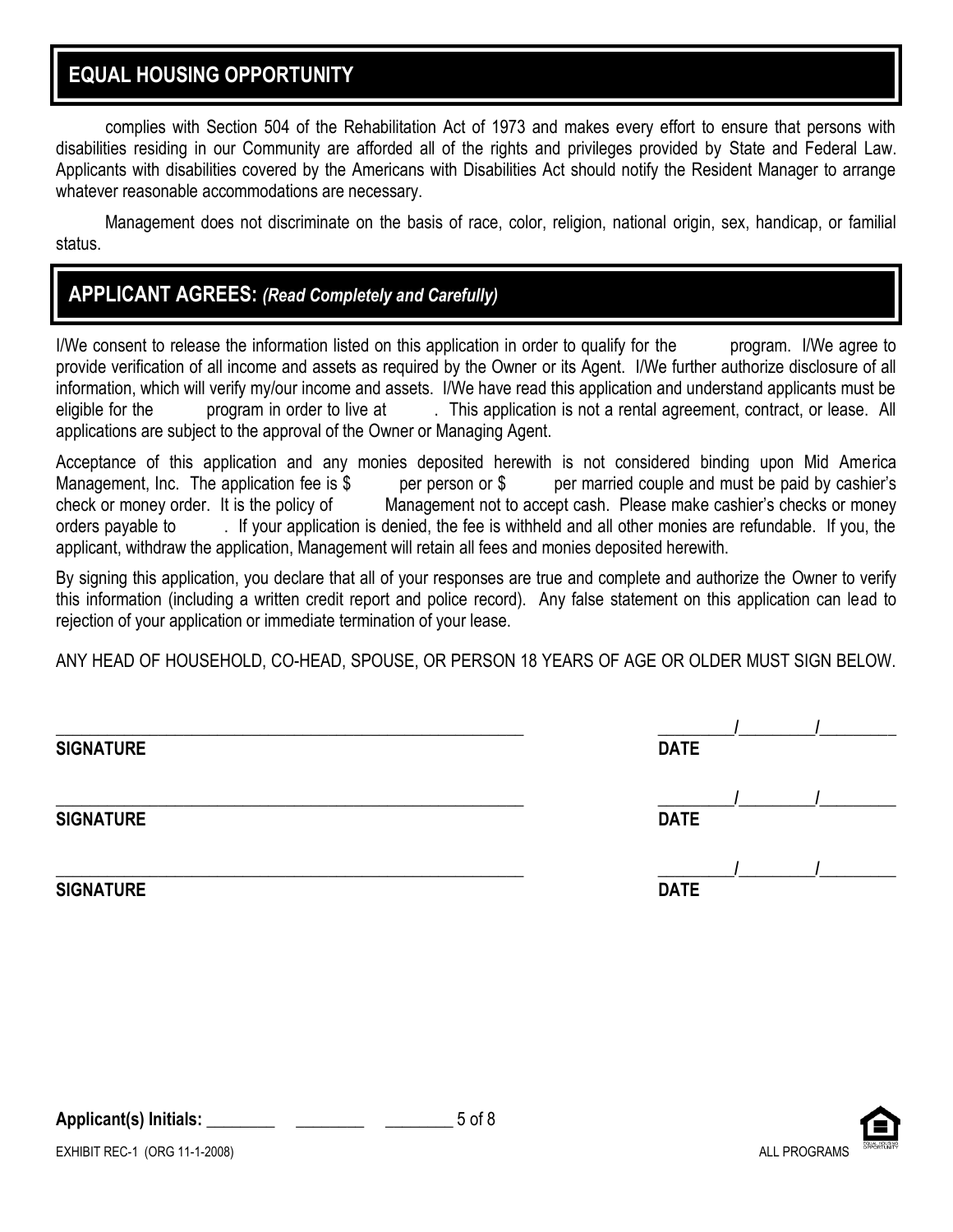### *LIHTC/HUD – AUTHORIZATION FOR RELEASE OF INFORMATION*

I

Property Number:

Applicant/Resident: Unit Number:

Please see the attached verification form. The referenced individual is applying/recertifying for residency at a community that is regulated by the LIHTC Tax Credit, HOME, and/or Tax-Exempt Bond Programs, which require that we obtain written confirmation of the projected annual gross earnings for the next twelve (12) months of all applicants/residents.

To comply with this regulation, we ask that you complete and return the attached verification via fax or mail at the shown number or address on the attached form. The information will be used solely for the determination of residency eligibility under the applicable program(s). We appreciate your timely response in completing this verification. If you have any questions regarding the needed information, please do not hesitate to telephone our Leasing Office, at

I/We **I/We** *I/We I/We I/We I/We I/We III/We IIII/We IIII/We IIII/We* companies in the categories listed below to release without liability, information regarding employment, income, and/or assets to **,** for purposes of verifying information on my/our housing rental application.

### *TERMS AND CONDITIONS*

I/We understand that current or previous information regarding me/us may be needed. Verifications and inquiries that may be requested include, but are not limited to: personal identity, employment, income, assets, student status, medical or child care allowances and utility information. I/We understand that this authorization cannot be used to obtain any information about me/us that is not pertinent to my eligibility for and continued residency participation as a **Qualified Resident**.

#### *The groups or individuals that may be asked to release the above information include, but are not limited to:*

- 
- 
- **State Unemployment Agencies Child Care Providers**
- 
- 
- 
- 
- **Credit Bureaus Educational Institutions**
	- **Past and Present Employers Social Security Administration**
		-
	- **Current and Previous Landlords Veterans Administration**
	- **Public Housing Agencies Retirement Systems**
	- **Support and Alimony Providers Banks and Financial Institutions**
	- **Welfare Agencies Utility Provider**

I/We agree that a photocopy of this authorization may be used for the purposes stated above. The original of this authorization is on file and will stay in effect for a year and one month from the date signed. I/We understand I/we will review and execute the Tenant Income Certification (Exhibit B) upon completion of qualification or on the initial move in date.

**SIGNATURE DATE**

**SIGNATURE DATE**

**Applicant(s) Initials: \_\_\_\_\_\_\_\_ \_\_\_\_\_\_\_\_ \_\_\_\_\_\_\_\_** 6 of 8

\_\_\_\_\_\_\_\_\_\_\_\_\_\_\_\_\_\_\_\_\_\_\_\_\_\_\_\_\_\_\_\_\_\_\_\_\_\_\_\_\_\_\_\_\_\_\_\_\_\_\_\_\_\_\_\_\_\_\_ \_\_\_\_\_\_\_\_\_/\_\_\_\_\_\_\_\_\_/\_\_\_\_\_\_\_\_\_ \_\_\_\_\_\_\_\_\_\_\_\_\_\_\_\_\_\_\_\_\_\_\_\_\_\_\_\_\_\_\_\_\_\_\_\_\_\_\_\_\_\_\_\_\_\_\_\_\_\_\_\_\_\_\_\_\_\_\_ \_\_\_\_\_\_\_\_\_/\_\_\_\_\_\_\_\_\_/\_\_\_\_\_\_\_\_\_